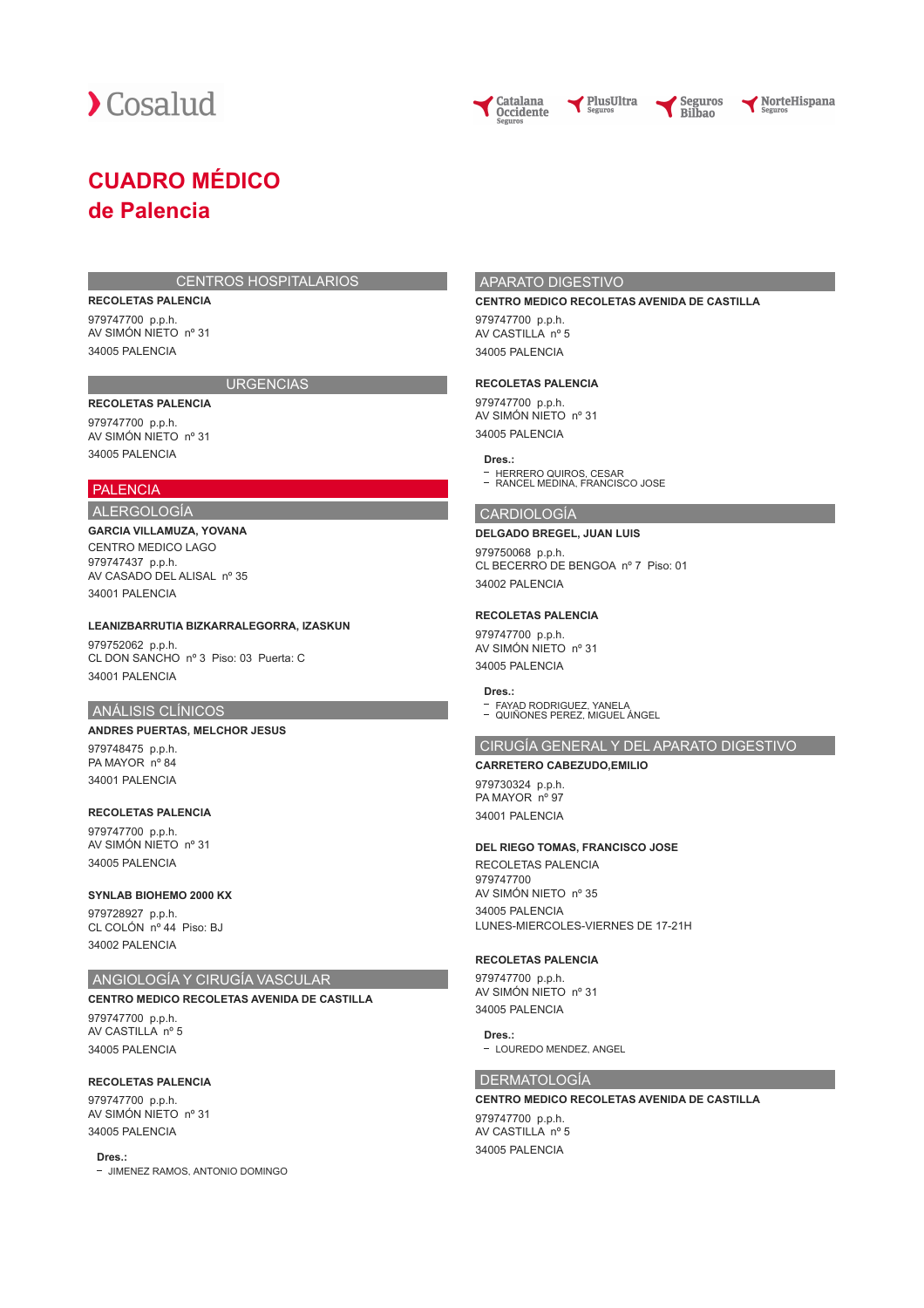#### **CLINICA SUR PALENCIA**

979112011 p.p.h. CL PORTILLO DE DOÑA MARÍA nº 2 34005 PALENCIA DE LUNES A VIERNES EN HORARIO DE MAÑANA Y TARDE

#### **CUADRADO VALLES,MARIA CONCEPCION (PALENCIA)**

979700309 p.p.h. CL IGNACIO MARTÍNEZ DE AZCOITIA nº 5 Piso: 01 Puerta: B 34001 PALENCIA

#### **SAMANIEGO PUENTE,MARIA ELISA (PALENCIA)**

979700309 p.p.h. CL IGNACIO MARTÍNEZ DE AZCOITIA nº 5 Piso: 01 Puerta: B 34001 PALENCIA

#### ENDOCRINOLOGÍA

**GABINETE MEDICO RECOLETAS PALENCIA SAN ANTONIO** 979747700 p.p.h. CL SAN ANTONIO nº 4 34005 PALENCIA

**Dres.:** URBON LOPEZ DE LINARES, LIDIA

## **RECOLETAS PALENCIA**

979747700 p.p.h. AV SIMÓN NIETO nº 31 34005 PALENCIA

**Dres.:**

- URBON LOPEZ, LIDIA

## ENFERMERÍA

**RECOLETAS PALENCIA** 979747700 p.p.h.

AV SIMÓN NIETO nº 31 34005 PALENCIA

## FISIOTERAPIA

**CENTRO MEDICO LAGO** 979747437 p.p.h. AV CASADO DEL ALISAL nº 35 Piso: BJ 34001 PALENCIA

### **FERNANDEZ CALVO, PATRICIA**

979729107 p.p.h. CL BALMES nº 3 34002 PALENCIA

## **FISIOPALENCIA, SL**

979713627 p.p.h. CL LAS CANTIGAS nº 2 34002 PALENCIA DE 08 A 20:30 H

#### **GABINETE MEDICO RECOLETAS PALENCIA SAN ANTONIO**

979747700 p.p.h. CL SAN ANTONIO nº 4 34005 PALENCIA

#### **RECOLETAS PALENCIA**

979747700 p.p.h. AV SIMÓN NIETO nº 31 34005 PALENCIA

## GINECOLOGÍA Y OBSTETRICIA

#### **CENTRO MEDICO RECOLETAS AVENIDA DE CASTILLA**

979747700 p.p.h. AV CASTILLA nº 5 34005 PALENCIA

#### **CLINICA SUR PALENCIA**

979112011 p.p.h. CL PORTILLO DE DOÑA MARÍA nº 2 34005 PALENCIA DE LUNES A VIERNES EN HORARIO DE MAÑANA Y TARDE

#### **NIETO BRAGADO,MARIA DOMINICA**

979752667 p.p.h. CL MAYOR PRINCIPAL nº 64 Piso: 02 Puerta: B 34001 PALENCIA

#### **RECOLETAS PALENCIA**

979747700 p.p.h. AV SIMÓN NIETO nº 31 34005 PALENCIA

#### **Dres.:**

- FERNANDEZ CARRO, ANGEL ANTONIO REDONDO LLORENTE, CRISTINA
- VAZQUEZ CAMINO, FERNANDO
- 

## **TRANCHO GARCIA, JESUS**

979747827 p.p.h. CL DON SANCHO nº 3 Piso: 02 34001 PALENCIA

#### **VACA VACA,JOSE MARIA**

979730782 p.p.h. AV MANUEL RIVERA nº 7C 34002 PALENCIA DE 17 A 19 H

#### HEMATOLOGÍA

#### **CENTRO MEDICO RECOLETAS AVENIDA DE CASTILLA**

979747700 p.p.h. AV CASTILLA nº 5 34005 PALENCIA

#### **RECOLETAS PALENCIA**

979747700 p.p.h. AV SIMÓN NIETO nº 31 34005 PALENCIA

#### **Dres.:**

- BLUM DOMINGUEZ, ALEJANDRA
- REYES RODRIGUEZ. VIOLETA ZATO HERNANDEZ, ESTHER

#### LOGOFONIATRÍA

## **GABINETE MEDICO RECOLETAS PALENCIA SAN ANTONIO**

979747700 p.p.h. CL SAN ANTONIO nº 4 34005 PALENCIA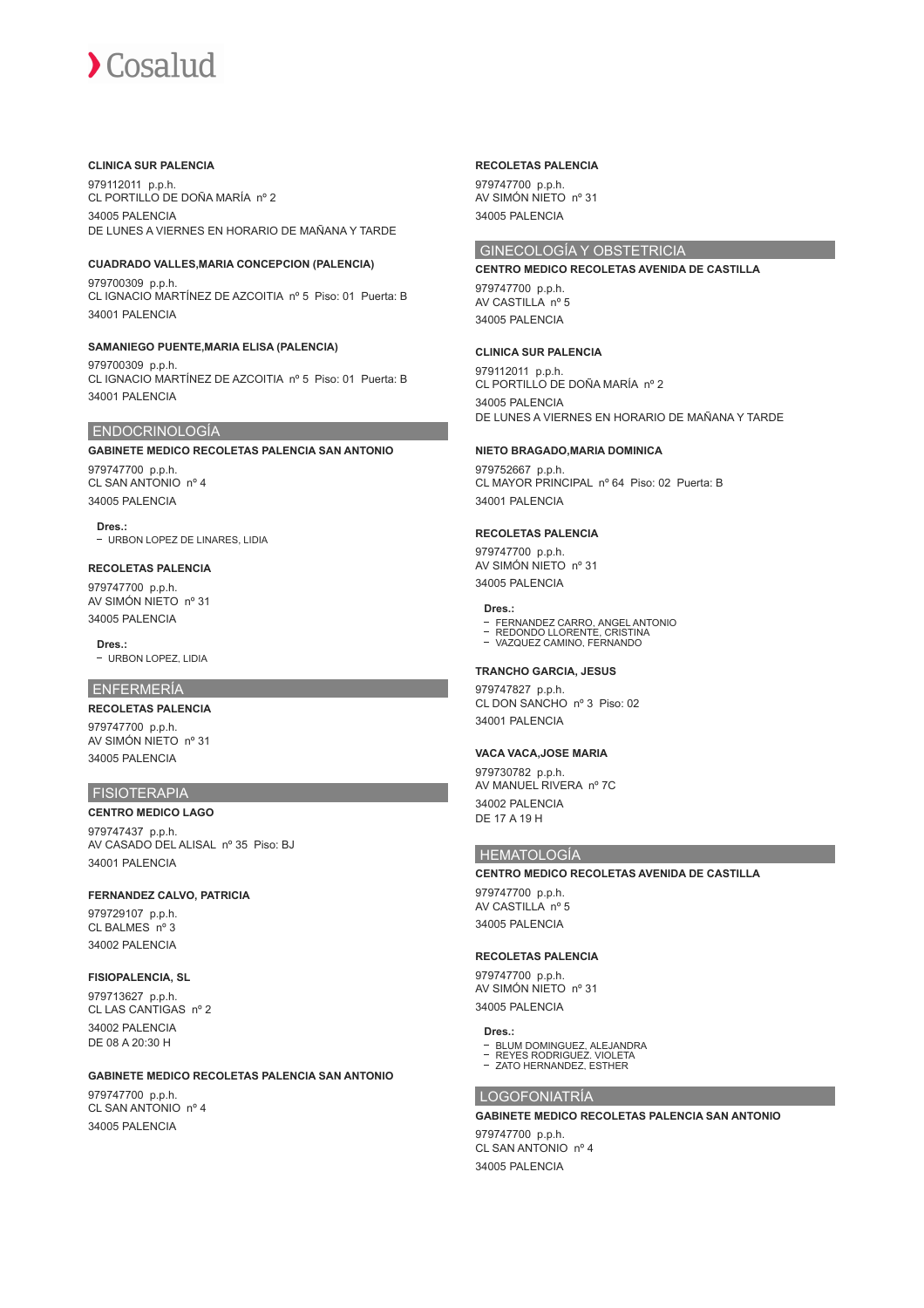#### **GARCIA ROMERO, PATRICIA**

979721507 p.p.h. CL MARÍA DE MOLINA nº 8 Piso: EN 34002 PALENCIA

## MEDICINA GENERAL

**CENTRO MEDICO RECOLETAS AVENIDA DE CASTILLA**

979747700 p.p.h. AV CASTILLA nº 5 34005 PALENCIA

#### **CLINICA SUR PALENCIA**

979112011 p.p.h. CL PORTILLO DE DOÑA MARÍA nº 2 34005 PALENCIA DE LUNES A VIERNES EN HORARIO DE MAÑANA Y TARDE

#### **DELGADO TORICES, LUIS EMILIO**

979728782 p.p.h. AV REPÚBLICA ARGENTINA nº 9 Piso: 02 Puerta: IZ 34002 PALENCIA

#### **GABINETE MEDICO RECOLETAS PALENCIA SAN ANTONIO**

979747700 p.p.h. CL SAN ANTONIO nº 4 34005 PALENCIA

**Dres.:** - ANDRADE RUIZ, MIRNA AMELIA

#### **RECOLETAS PALENCIA**

979747700 p.p.h. AV SIMÓN NIETO nº 31 34005 PALENCIA

**Dres.:** CALAVERAS LAGARTOS, JAVIER ROSARIO ANTIGUA, MARTHA MARIA

#### MEDICINA INTERNA

#### **CENTRO MEDICO RECOLETAS AVENIDA DE CASTILLA**

979747700 p.p.h. AV CASTILLA nº 5 34005 PALENCIA

#### **GABINETE MEDICO RECOLETAS PALENCIA SAN ANTONIO**

979747700 p.p.h. CL SAN ANTONIO nº 4 34005 PALENCIA

**Dres.:** - SANCHEZ NAVARRO, JACINTO

#### **RECOLETAS PALENCIA**

979747700 p.p.h. AV SIMÓN NIETO nº 31 34005 PALENCIA

#### **Dres.:**

BOMBIN MOLINERO, IVONNE CARBAJAL MARTINEZ, JOSE ROMAN

## MEDICINA PREVENTIVA

**RECOLETAS PALENCIA** 979747700 p.p.h. AV SIMÓN NIETO nº 31 34005 PALENCIA

## NEFROLOGÍA

**RECOLETAS PALENCIA** 979747700 p.p.h. AV SIMÓN NIETO nº 31 34005 PALENCIA

#### NEUMOLOGÍA

#### **RECOLETAS PALENCIA**

979747700 p.p.h. AV SIMÓN NIETO nº 31 34005 PALENCIA

#### **Dres.:**

- MUÑIZ GONZALEZ, FRANCISCO

## NEUROLOGÍA

#### **BENDITO GONZALEZ, CARLOS**

983273812 p.p.h. AV SIMÓN NIETO nº 31 34005 PALENCIA

#### **CLINICA SUR PALENCIA**

979112011 p.p.h. CL PORTILLO DE DOÑA MARÍA nº 2 34005 PALENCIA DE LUNES A VIERNES EN HORARIO DE MAÑANA Y TARDE

#### **GABINETE MEDICO RECOLETAS PALENCIA SAN ANTONIO**

979747700 p.p.h. CL SAN ANTONIO nº 4 34005 PALENCIA

#### **RECOLETAS PALENCIA**

979747700 p.p.h. AV SIMÓN NIETO nº 31 34005 PALENCIA

**Dres.:** - BENDITO GONZALEZ, CARLOS JUSTINO

## OFTALMOLOGÍA

#### **CENTRO MEDICO RECOLETAS AVENIDA DE CASTILLA**

979747700 p.p.h. AV CASTILLA nº 5 34005 PALENCIA

#### **CLINICA BAVIERA PALENCIA**

900180100 p.p.h. PA ABILIO CALDERÓN nº 1 34001 PALENCIA

#### **MEDINA MORA,JOSE MANUEL**

979700606 p.p.h. CL BECERRO DE BENGOA nº 5 34001 PALENCIA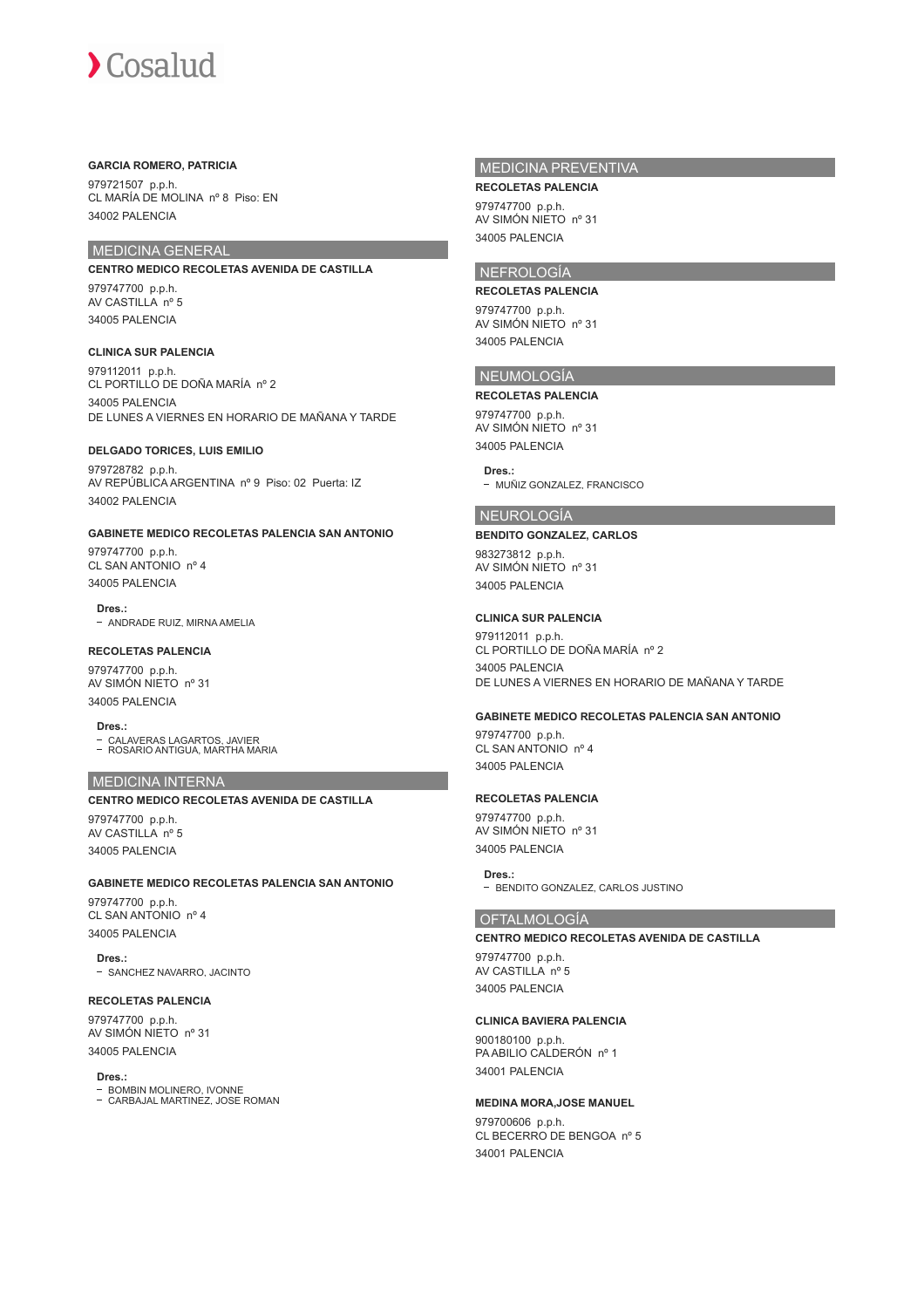#### **RECOLETAS PALENCIA**

979747700 p.p.h. AV SIMÓN NIETO nº 31 34005 PALENCIA

#### **Dres.:**

- GARCIA LLANES, GREGORIO
- IBAÑEZ AYUSO, PATRICIA PIÑUEL GONZALEZ, JESUS ALBERTO

#### ONCOLOGÍA MÉDICA

**RECOLETAS PALENCIA**

979747700 p.p.h. AV SIMÓN NIETO nº 31 34005 PALENCIA

**Dres.:**

ARIZCUN SANCHEZ MORATE, ALBERTO ARRANZ ARIJA, FERNANDO

#### OTORRINOLARINGOLOGÍA

#### **MARTIN PEÑA,FERNANDO**

979720040 p.p.h. AV MANUEL RIVERA nº 19 34002 PALENCIA

#### PEDIATRÍA

#### **GONZALEZ MENENDEZ, ANGEL ENRIQUE**

979751562 p.p.h. CL VALENTÍN CALDERÓN nº 11 Piso: 01 Puerta: A 34001 PALENCIA

## PODOLOGÍA

#### **CLINICA SUR PALENCIA**

979112011 p.p.h. CL PORTILLO DE DOÑA MARÍA nº 2 34005 PALENCIA DE LUNES A VIERNES EN HORARIO DE MAÑANA Y TARDE

#### PSICOLOGÍA

#### **CLINICA SUR PALENCIA**

979112011 p.p.h. CL PORTILLO DE DOÑA MARÍA nº 2 34005 PALENCIA DE LUNES A VIERNES EN HORARIO DE MAÑANA Y TARDE

#### **GABINETE MEDICO RECOLETAS PALENCIA SAN ANTONIO**

979747700 p.p.h. CL SAN ANTONIO nº 4 34005 PALENCIA

**Dres.:**

- ALONSO DELGADO, ARACELI

#### **RECOLETAS PALENCIA**

979747700 p.p.h. AV SIMÓN NIETO nº 31 34005 PALENCIA

#### PSIQUIATRÍA

#### **GARCIA SANCHEZ, FIDEL JORGE (PALENCIA)**

979710064 p.p.h. AV CASADO DEL ALISAL nº 19 Piso: BJ 34001 PALENCIA

#### **RECOLETAS PALENCIA**

979747700 p.p.h. AV SIMÓN NIETO nº 31 34005 PALENCIA

#### **Dres.:**

GARCIA SANCHEZ, FIDEL JORGE

## RADIODIAGNÓSTICO

**RECOLETAS PALENCIA** 979747700 p.p.h. AV SIMÓN NIETO nº 31 34005 PALENCIA

#### REHABILITACIÓN

**CENTRO MEDICO LAGO** 979747437 p.p.h. AV CASADO DEL ALISAL nº 35 Piso: BJ 34001 PALENCIA

#### **FISIOPALENCIA, SL**

979713627 p.p.h. CL LAS CANTIGAS nº 2 34002 PALENCIA DE 08 A 20:30 H

#### **GABINETE MEDICO RECOLETAS PALENCIA SAN ANTONIO**

979747700 p.p.h. CL SAN ANTONIO nº 4 34005 PALENCIA

**Dres.:** - HIGELMO BENAVIDES, ARANZAZU

#### **RECOLETAS PALENCIA**

979747700 p.p.h. AV SIMÓN NIETO nº 31 34005 PALENCIA

## REUMATOLOGÍA

**CENTRO MEDICO RECOLETAS AVENIDA DE CASTILLA** 979747700 p.p.h.

AV CASTILLA nº 5 34005 PALENCIA

#### **RECOLETAS PALENCIA**

979747700 p.p.h. AV SIMÓN NIETO nº 31 34005 PALENCIA

**Dres.:** - ZURITA PRADA, PABLO ANTONIO

#### TRAUMATOLOGÍA Y CIRUGIA ORTOPÉDICA

## **AGUADO MARTINEZ DE AZCOITIA, JULIO**

979721600 p.p.h. PS LA HUERTA DE GUADIAN nº 3 Portal: B Piso: 01 Puerta: I 34002 PALENCIA

#### **BARANDA MORAL, ENRIQUE**

979747801 p.p.h. CL JOAQUÍN COSTA nº 1 Piso: 02 Puerta: D 34001 PALENCIA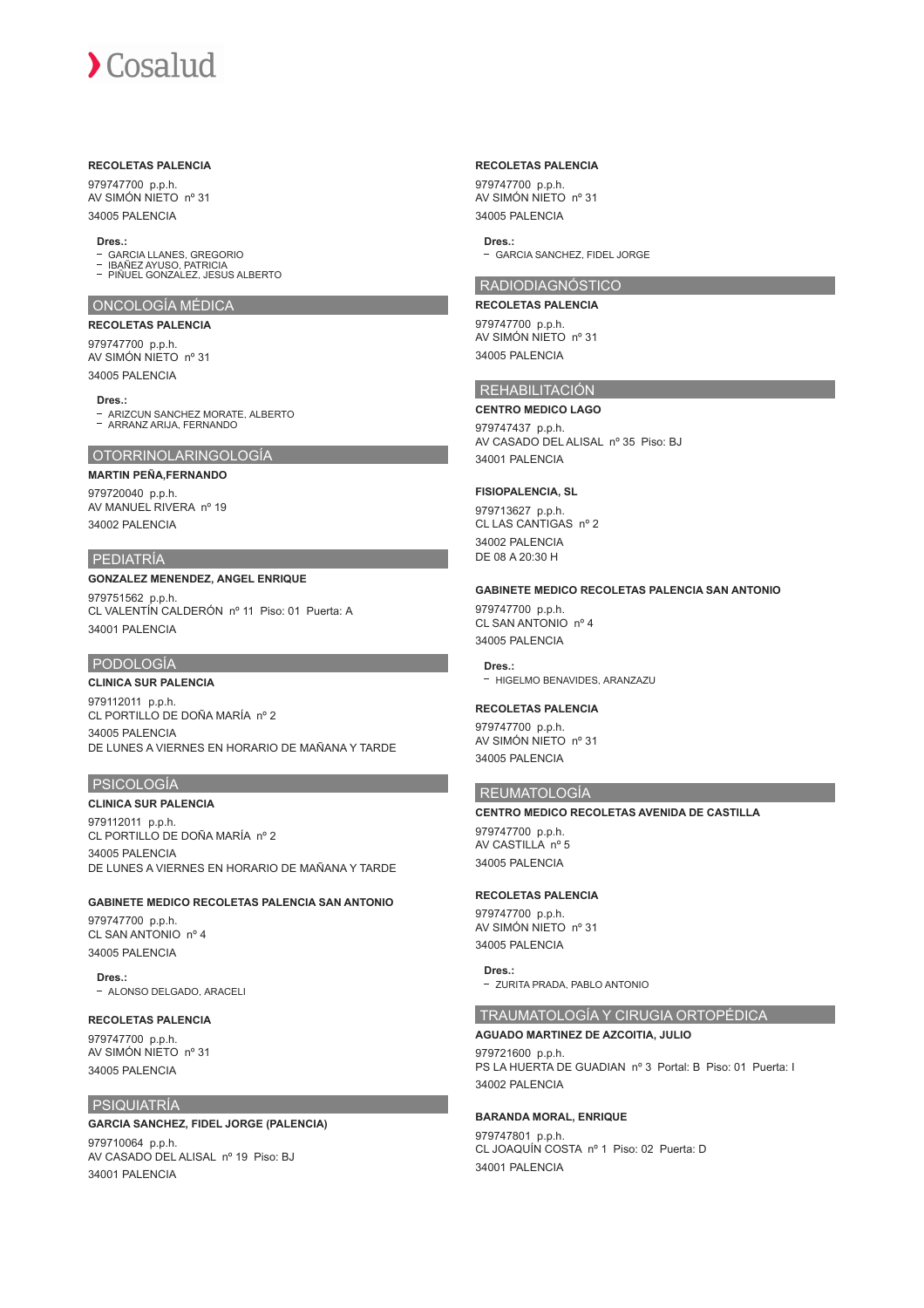#### **CLINICA SUR PALENCIA**

979112011 p.p.h. CL PORTILLO DE DOÑA MARÍA nº 2 34005 PALENCIA DE LUNES A VIERNES EN HORARIO DE MAÑANA Y TARDE

### **REBOLLO RUEDA,ANTONIO**

979730036 p.p.h. AV REPÚBLICA ARGENTINA nº 6 34002 PALENCIA

#### **RECOLETAS PALENCIA**

979747700 p.p.h. AV SIMÓN NIETO nº 31 34005 PALENCIA

#### **Dres.:**

- ARNANZ REMIS, ALBERTO GONZALEZ RODRIGUEZ, MANUEL
- 
- HUMADA ALVAREZ, GONZALO RODRIGUEZ MONSALVE MILANO, BEATRIZ FIONA

#### **SANCHEZ NEBREDA,RAFAEL - TRAUMATOLOGO**

979712321 p.p.h. CL ESTRADA nº 11 Piso: 01 Puerta: A 34002 PALENCIA LUNES, MIERCOLES Y JUEVES DE 17 A 19 H.

#### UROLOGÍA

#### **CENTRO MEDICO RECOLETAS AVENIDA DE CASTILLA**

979747700 p.p.h. AV CASTILLA nº 5 34005 PALENCIA

#### **RECOLETAS PALENCIA**

979747700 p.p.h. AV SIMÓN NIETO nº 31 34005 PALENCIA

#### **Dres.:**

GARCIA COBO, EMILIO ROMANI CASTRO, RAMON

## AGUILAR DE CAMPOO

#### ALERGOLOGÍA **GARCIA VILLAMUZA, YOVANA**

979747437 CL MODESTO LAFUENTE nº 43 Piso: BJ 34800 AGUILAR DE CAMPOO LUNES A VIERNES DE 16.00 A 20.00

## ANÁLISIS CLÍNICOS

**SYNLAB CLINICA SALUD NORTE** 979111309 p.p.h. CL TOBALINA nº 2 34800 AGUILAR DE CAMPOO

## GUARDO

## ANÁLISIS CLÍNICOS

**SYNLAB CLINICA EL CARMEN**

979852621 p.p.h. AV CASTILLA Y LEÓN nº 23 34880 GUARDO

#### ENFERMERÍA

## **CENTRO MEDICO RECOLETAS GUARDO**

979816575 p.p.h. PS AYUNTAMIENTO nº 3 34880 GUARDO

## FISIOTERAPIA

**CENTRO MEDICO RECOLETAS GUARDO** 979816575 p.p.h. PS AYUNTAMIENTO nº 3 34880 GUARDO

#### **CLINICA MEDICA REBECA BASCONES**

979816575 p.p.h. AV CASTILLA Y LEÓN nº 6 34880 GUARDO 10:00 A 20:00

## MEDICINA GENERAL

#### **CENTRO MEDICO RECOLETAS GUARDO**

979816575 p.p.h. PS AYUNTAMIENTO nº 3 34880 GUARDO

#### **CLINICA MEDICA REBECA BASCONES**

979816575 p.p.h. AV CASTILLA Y LEÓN nº 6 34880 GUARDO 10:00 A 20:00

## OFTALMOLOGÍA

#### **SANZ HOSPITAL,LUIS**

979729038 p.p.h. CL ARROYAL nº 2 34880 GUARDO

#### PEDIATRÍA

#### **CLINICA MEDICA REBECA BASCONES**

979816575 p.p.h. AV CASTILLA Y LEÓN nº 6 34880 GUARDO 10:00 A 20:00

#### PSICOLOGÍA

**CENTRO MEDICO RECOLETAS GUARDO** 979816575 p.p.h. PS AYUNTAMIENTO nº 3 34880 GUARDO